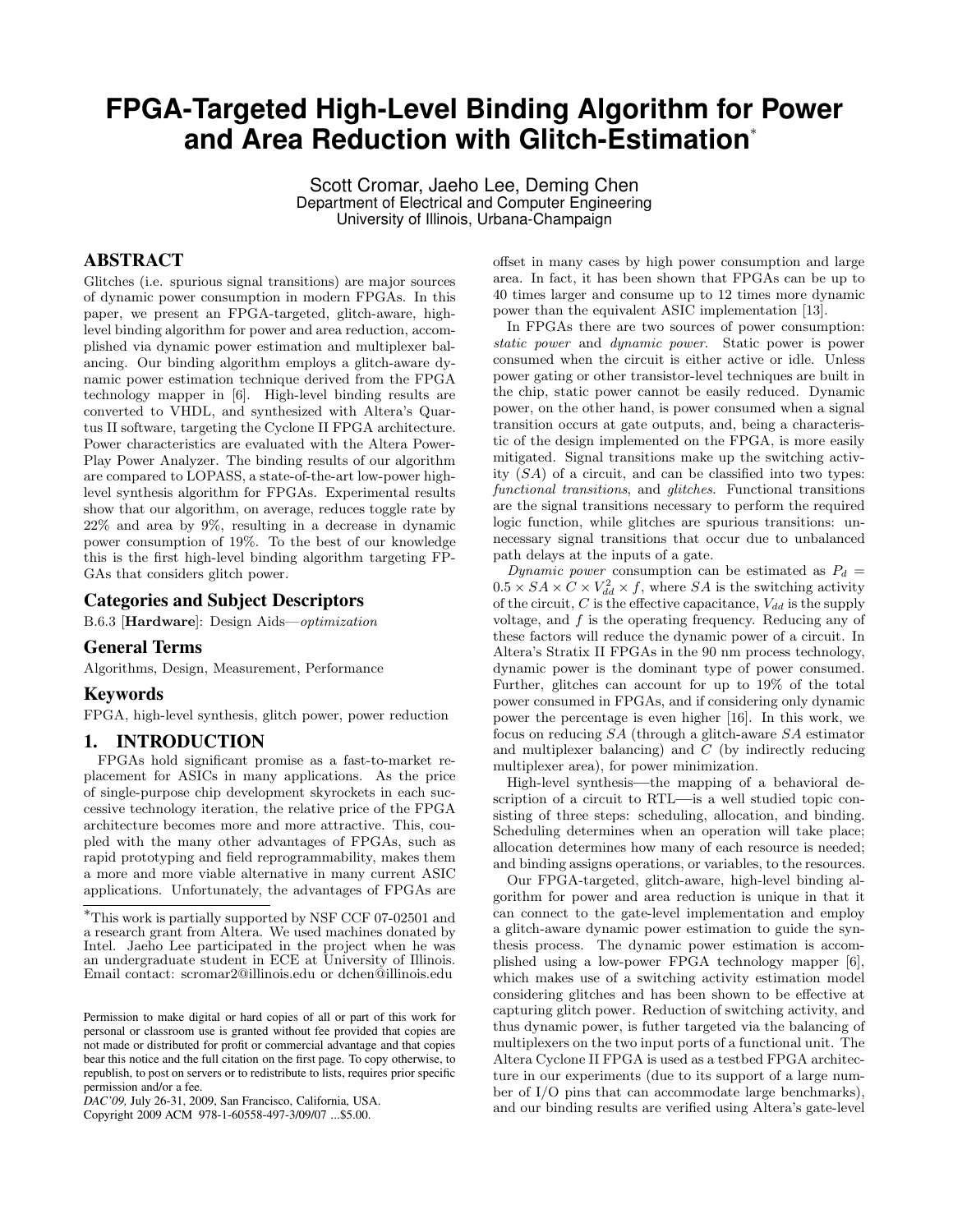power estimator, Quartus II PowerPlay Analyzer. To the best of our knowledge this is the first FPGA-targeted highlevel binding algorithm that considers glitch power.

The rest of this paper is organized as follows: In Section 2 we discuss related work. In Section 3 we present the problem formulation. In Section 4 we describe the technique used for switching activity estimation considering glitches. In Section 5 we describe the binding algorithm, herein referred to as HLPower, in detail. In Section 6 we present experimental results. In Section 7 the paper is concluded.

## 2. RELATED WORK

Much effort has gone into evaluating and reducing dynamic power in FPGAs. Recent work has included improved SA estimation tools and architectural changes to reduce glitches [15]. Additionally, binding for ASICs is a wellstudied topic. The work in [18] proved that the problem of resource binding for multiplexer reduction is NP-complete. Work in the area of low-power binding has included a bipartite graph formulation for multiplexer reduction [11], lowpower register binding through a network-flow formulation [1], simultaneous register and resource binding and scheduling algorithms [9], generalized low-power binding formulated as an ILP problem with heuristic speed-ups [10], and early evaluation of DFGs for low-power binding [14], among many others. Reference [10] provides a good overview of the previous work in low-power binding.

Despite this previous work, low-power high-level synthesis and binding for FPGAs is a relatively new area of research. In [20], the switching activity characteristics of the functional units were pre-characterized and used during lowpower synthesis targeting FPGAs. In [5], a low-power, simultaneous resource allocation and binding algorithm for FPGAs was presented, and included a high-level power estimator. In [3] and [4], the authors presented a simulated annealing-based algorithm which carried out high-level synthesis subtasks simultaneously, targeting FPGAs for lowpower, called LOPASS. Their binding algorithm initially used minimum weight bipartite matching, and then was enhanced using a network flow approach presented in [2] that binds all the resources simultaneously. We compare our own algorithm to LOPASS and show that an iterative approach enables greater power savings.

HLPower, the FPGA targeted, low-power binding algorithm we present here, sets itself apart from previous work in that it considers low-level glitches in its power estimation. This allows HLPower to target a major contribution to dynamic power during high-level synthesis that has not been considered before. We think the main reason this has been missing is because of the difficulty of estimating glitches during high-level synthesis. We present a unique way to address this problem in this paper.

#### 3. PROBLEM FORMATION

The input to our binding algorithm is a scheduled CDFG, a resource constraint, and a resource library. The problem to be solved involves the allocation and assignment of registers to variables, and functional units to operations. Efficient sharing of functional units by operations, and registers by variables, in order to reduce power and area, are the challenges of binding. The binding problem can be formulated as follows:

Given: A scheduled CDFG, a resource constraint, and a resource library.

Tasks: Allocate and bind registers to variables, and allocate and bind functional units to operations.

Objectives: Produce a valid binding solution while meeting the resource constraint and optimizing the solution for power and area on the targeted FPGA.

## 4. SWITCHING ACTIVITY ESTIMATION

As dynamic power estimation is a central driver of our binding algorithm, the way this is accomplished is described in this section. Dynamic power is estimated in the form of a switching activity model based on probabilistic techniques developed originally in [17], extended in [7], and further developed to target FPGA mapping and include glitches in [6].

In [17] the ideas of *transition density* (also referred to as toggle rate or switching activity) and signal probability are initially developed. The transition density of a logic signal is defined as the average number of transitions per unit time, while the *signal probability* is defined as the fraction of the time that the logic signal is in the 1 state (i.e. the average value of the logic signal over all time). An efficient technique is presented that allows for the calculation of the total circuit switching activity by means of propagation of transition densities and signal probabilities from input nodes to output nodes. For a node  $y$  with independent fanin nodes  $x_1, x_2, \ldots, x_n$ , and given the transition density (switching activity)  $s(x_i)$  of each fanin node  $x_i$ , the transition density of node  $y, s(y)$  can be computed using the Boolean difference  $(\partial y/\partial x)$  of y with respect to  $x_i$ :

$$
s(y) = \sum_{i=1}^{n} P(\frac{\partial y}{\partial x_i}) s(x_i)
$$
 (1)

where  $P(\partial y/\partial x_i)$  is the signal probability of the Boolean difference.

This technique was extended in [7] to take into account simultaneous switching, something that the technique in [17] lacked. Let  $y$  be a Boolean expression,  $y(t)$  be its value at time t,  $P(y)$  be the signal probability of y, and  $s(y)$  now be the normalized switching activity of  $y$ .  $s(y)$  is the probability of y having different values at time t and  $t + T$ , where T is a unit time period, and is thus given by  $s(y) =$  $P(y(t)y(t+T)) + P(y(t)y(t+T))$ . Additionally, note that  $P(y(t)\overline{y(t+T)}) = P(\overline{y(t)}y(t+T))$ . Thus,  $P(y(t)\overline{y(t+T)}) =$  $P(y(t)y(t+T)) = 1/2 \cdot s(y)$ . Since  $P(y(t)) = P(y(t)y(t+T))$  $(T)$ ) +  $P(y(t)\overline{y(t+T)})$ , we find

$$
s(y) = 2(P(y(t)) - P(y(t)y(t+T)))
$$
 (2)

And, as noted in [6], the term  $P(y(t)y(t+T))$  can be calculated from the probabilities and switching activities of fanin nodes of y using the procedure in [7].

Finally, the technique for switching activity estimation was applied to FPGA technology mapping in [6]. The algorithm in [6] reads in a netlist, and uses a cut-enumeration technique [8] to select K-input cuts that will be mapped to the FPGA (K-input look-up tables). Primary inputs are assumed to have signal probabilities and switching activities of 0.5. For each node, the signal probability of all of the K-input feasible cuts of that node are computed using the weighted averaging algorithm from [12]. When calculating the switching activities for each cut, the widely accepted unit delay model is assumed for the FPGA look-up tables. This means that signal transitions are assumed to happen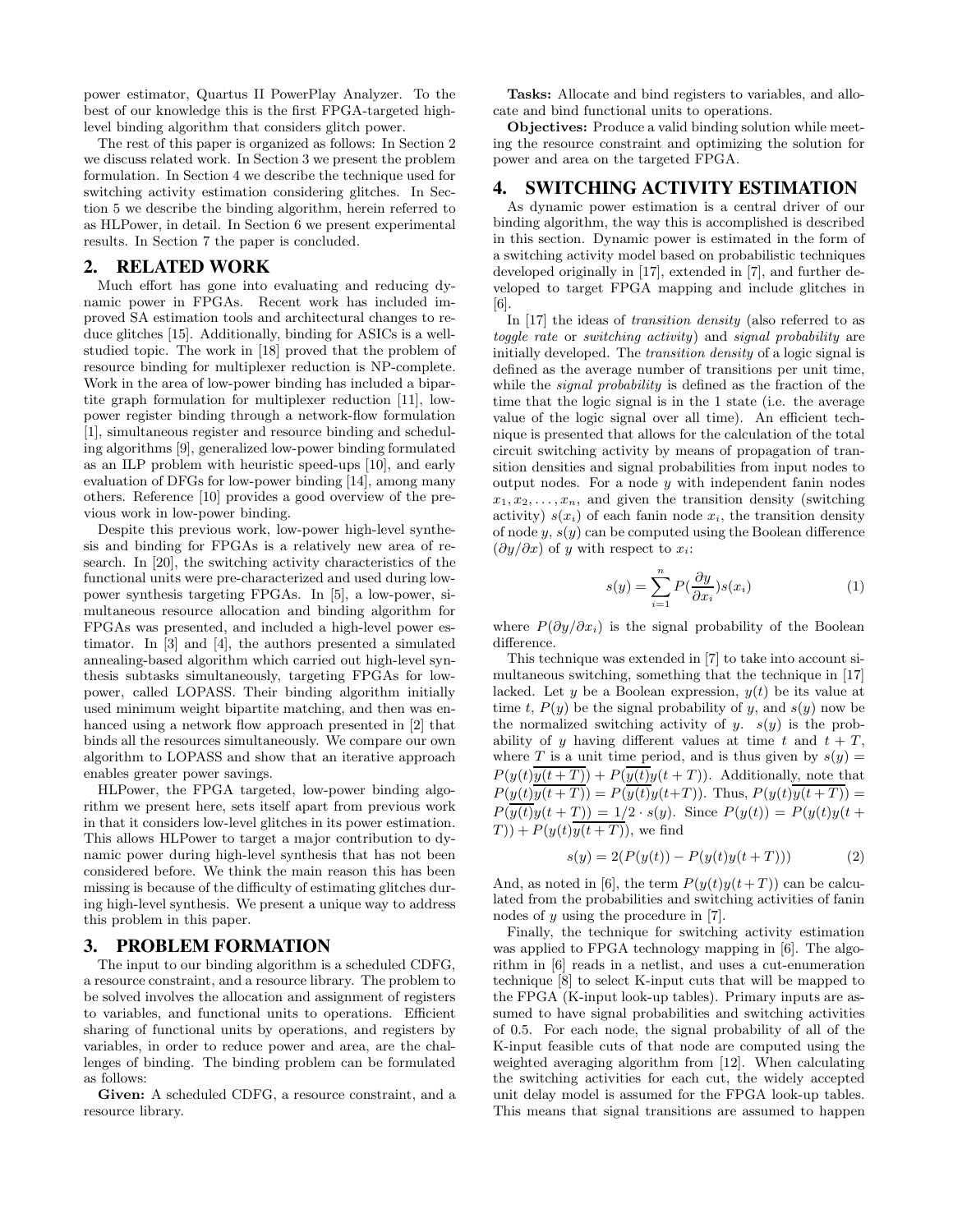Algorithm 1 HLPower Binding Algorithm

| 1: Input: Scheduled CDFG, library, resource constraint    |
|-----------------------------------------------------------|
| 2: <b>Output:</b> Scheduled and bound CDFG                |
| 3: precalc SA values for all FU $\&$ MUX combinations     |
| 4: bind registers according to [11]                       |
| 5: traverse CDFG, select nodes for set $U$                |
| 6: put remaining nodes in set $V$                         |
| 7: while resource constraint is not met do                |
| initialize bipartite graph $G = (U, V, E)$<br>8:          |
| for all edges in $E$ do<br>9:                             |
| calculate input MUX sizes (if nodes were combined)<br>10: |
| look up $SA$ value for particular FU & MUXs<br>11:        |
| calculate edge weight<br>12:                              |
| end for<br>13:                                            |
| solve $G$ for maximum weight<br>14:                       |
| combine matched nodes & allocate functional units<br>15:  |
| 16: end while                                             |

only at discrete time units:  $1, 2, \ldots, D(C)$ , where  $D(C)$  is the depth of the cut. The transition that takes place at time  $D(C)$  is considered the functional transition, while the transitions that occur at the other time steps are considered glitches. Switching activities are then calculated and propagated through the cut according to Equation (2). For a given cut, the effective switching activity is a summation of the switching activities at each time step. An example of how this is accomplished can be found in [6].

The best cuts, those with the lowest switching activities, are then chosen for implementation of the node in the FPGA. Summing up the switching activities,  $sa_i$ , for all of the selected cuts,  $1, 2, \ldots n$ , provides the *total estimated* switching activity, SA, for the netlist:

$$
SA = \sum_{i=1}^{n} sa_i \tag{3}
$$

The total estimated switching activity, SA, is used in the binding algorithm. This technique for switching activity estimation has the advantages over previous techniques of being mapping-aware and considering glitches.

## 5. BINDING ALGORITHM

The HLPower binding algorithm proceeds in two major parts. First, registers are allocated and bound, and second, functional units are allocated and bound. In this paper we focus on the functional unit binding. The functional unit binding proceeds in an iterative fashion until the resource constraint is met, driven by the estimated dynamic power usage and multiplexer sizes of various operation-to-functional unit bindings, as will be explained below. Algorithm 1 provides a summary of the HLPower binding algorithm.

## 5.1 Register Binding

Register binding is accomplished in a manner similar to that described in [11], where variables are bound by solving a weighted bipartite graph. An allocated set of registers is determined by counting the number of variables present in the control step with the largest number of variables with overlapping lifetimes. This set of registers is allocated, and a cluster of mutually unsharable variables (meaning the lifetimes of these variables are overlapping) is bound at a time, by way of a weighted bipartite graph, sorted in ascending order according to their birth times. Operator ports are randomly bound during this step.



Figure 1: An example of the functional unit binding.

# 5.2 Functional Unit Binding

#### *5.2.1 Algorithm Overview*

Functional unit binding iteratively constructs weighted bipartite graphs, finds a maximum matching, and combines nodes that are matched. Before the first iteration of the functional unit binding, the scheduled CDFG is traversed, and for each operation type, the control step with the largest number of operations of that type is found. This gives a lower bound on the possible resource constraint. These operations are selected to make up one set of vertices (or nodes), U, in the bipartite graph. The second set of vertices,  $V$ , includes all of the other nodes. See Figure 1.

During functional unit binding, the nodes of the graph are each considered an allocated functional unit. Initially, as none of the operations have been bound to functional units, every operation is considered to be bound to its own functional unit, and each is represented by an individual node of the graph. On subsequent iterations, each node (functional unit) of the graph may contain more than one operation. Edges (making up the set  $E$ ) are created between compatible nodes in the graph. Two nodes are compatible if they meet the following two criteria:

- 1. They perform the same type of operation, e.g. are both multiplications.
- 2. They do not contain any operations that have overlapping lifetimes in the schedule.

Each edge of the graph represents a possible binding of two sets of operations to the same functional unit. Edge weights are then assigned as described in the next section. This formulation is similar to binding that works with a compatibility graph, but not all nodes will be bound in a single iteration.

Figure 1 illustrates the bipartite graph formulation. In iteration one, add operations 1 and 2, and mult operation 3 are selected for set U, because they come from the control steps of maximum density for their respective types in the scheduled CDFG. (Note that, alternatively, any of the mult operations could have been chosen, or add operations 6 and 8 could have been chosen.) Solid edges represent those selected in the maximum weighted matching. Nodes are combined, and in iteration two nodes are further combined.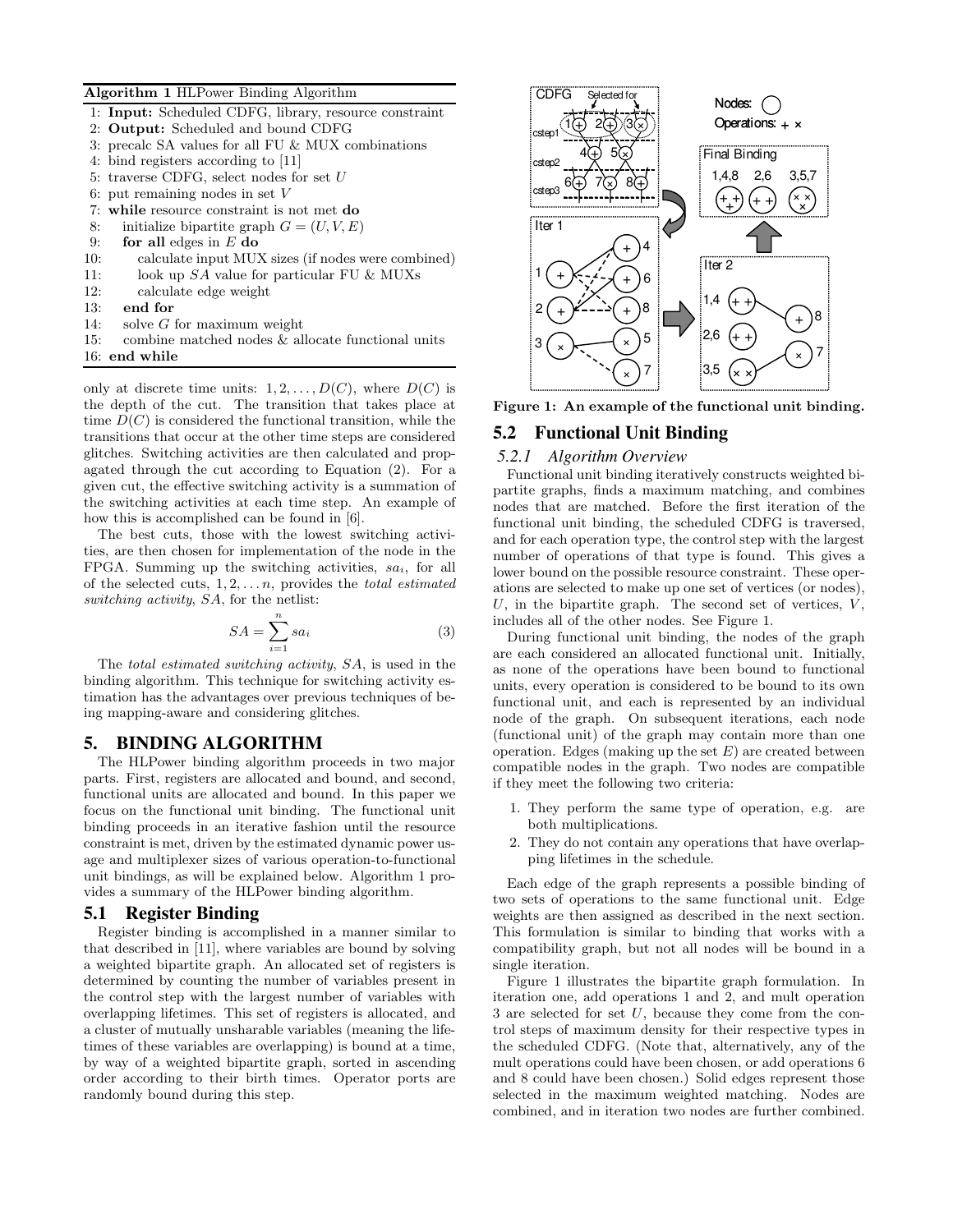In iteration three there is no longer any compatibility between the nodes, and the algorithm is completed. The final allocation is 2 adders and 1 multiplier.

THEOREM 1. A weighted bipartite graph  $G = (U, V, E)$ , containing the single-cycle operations of a scheduled CDFG, if iteratively generated and solved, combining matching nodes in each iteration (as previously described), guarantees that the minimum possible resource constraints can be met.

PROOF. Suppose on the contrary that the minimum resource constraint cannot be met. This would mean that there exists a node in the set  $V$  that is incompatible with all nodes in the set  $U$ . Since this incompatibility could not be due to compatibility criterion 1 given above—the nonexistence of a compatible operation type (if, for example, there was only one operation of a particular type in a CDFG, then it would already lie in set  $U$ )—it must be due to criterion 2—operations that have overlapping lifetimes. That would imply that there were more operations in the incompatible operation's control step than were in the control step chosen initially for set U. This could not be the case due to the selection criteria for set  $U$ .  $\square$ 

Theorem 1 guarantees that, for a library of single-cycle resources, the minimum resource constraint for the given scheduled CDFG can be met. Although no similar guarantee can be made for multi-cycle resources, our experiments show that the algorithm is nonetheless effective in achieving a minimum resource allocation in most cases. The runtime complexity of the algorithm is  $O(|N|^2 * (|E| + |N|log|N|)),$ where  $|N|$  is the total number of nodes in the CDFG. This is because the number of bipartite graphs solved is, in the worst case, linear with the number of nodes in the CDFG.

#### *5.2.2 Edge Weight Calculation*

Edge weights for each graph edge are calculated as follows:

- 1. The sizes of the input multiplexers to the functional unit to which the operations connected by the edge would be bound (if the matching included the given edge) are found. This is possible because the registers have already been assigned, enabling the calculation of the exact multiplexer sizes. This combination of multiplexers and a functional unit make up a partial datapath.
- 2. A gate-level netlist of the partial datapath is generated in .blif format [19]. This is accomplished by creating a new .blif file with proper input and output ports, importing existing instantiations of the multiplexers and functional units, and making the necessary connections. See Figure 2.
- 3. The switching activity is estimated for the gate-level netlist (.blif), based on the technique described in Section 4. This produces an estimate of the dynamic power, including glitch power, which will be used to estimate part of the cost of this particular binding of operations to functional unit.
- 4. The weight on the edge is computed as follows:

$$
w(e_{i,j}) = \alpha \times \frac{1}{SA} + (1 - \alpha) \times \frac{1}{(muxDiff + 1) \times \beta} \tag{4}
$$

where SA is the *total estimated switching activity* as defined in Equation (3),  $\alpha$  is a weighting coefficient,  $\beta$ is a value used to adjust the size of the  $mu xDiff$  factor relative to SA (based on emperical study  $\beta \approx 30$ 



Figure 2: Gate-level partial data-path netlist generation. Based on the register binding, and operations assigned to the edge nodes (1), it is determined that a 2-input and a 3-input MUX are needed (2). The .blif netlist is then generated (3).

for add operations, and 1000 for mult), and  $muxDiff$ is defined as the absolute difference in the sizes of the two multiplexers that input to the functional unit.  $((muxDiff + 1)$  is used so the equation will be valid if  $maxDiff = 0.$ 

Equation (4) uses the weighting coefficient  $\alpha$  to balance the contribution to the weight of two important factors for the reduction of glitches and switching activity: the total estimated switching activity, or SA, and the difference in size between the two multiplexers, or  $muxDiff$ .

SA provides a *low-level* consideration of the circuit. It explicitly estimates dynamic power usage (including glitches) at the gate-level, taking into account the multiplexers in the partial datapath. It also implicitly considers area through the number of look-up tables required to implement the partial datapath, because a larger area correlates with a higher SA.  $mu xDiff$ , on the other hand, provides a *high-level* consideration of the circuit. It explicitly considers multiplexer balancing, which would have a direct impact on glitch reduction, even if the SA estimation is not 100% accurate. This combination of high-level multiplexer balancing, and low-level SA estimation, work together to select the best matches for power and area reduction in each iteration of the binding algorithm.

As dynamic calculation of the switching activities for each edge during the binding iterations can be time consuming, in our experiments we precalculate the switching activities for all combinations of multiplexers and functional units. This is done by generating the gate-level netlists for the partial data-path of each combination of functional unit and multiplexers, and running the SA estimation on each. The calculated SA values are then stored in a text file. A hash table is then generated when HLPower is initially run by reading in the precalculated values from the text file. This allows fast look-up of the estimated SA value for a particular combination of input multiplexer sizes, and functional unit. Experimental results show that this method provided us with the same results as running the algorithm with dynamic SA estimation, but with a much shorter run time.

The iterative approach to functional unit binding allows the multiplexer size to be better controlled than is possible with single iteration approaches, such as with a network flow algorithm. By iteratively building up the numbers of operations assigned to allocated functional units, the multiplexer sizes, balance among multiplexers, and the contributions of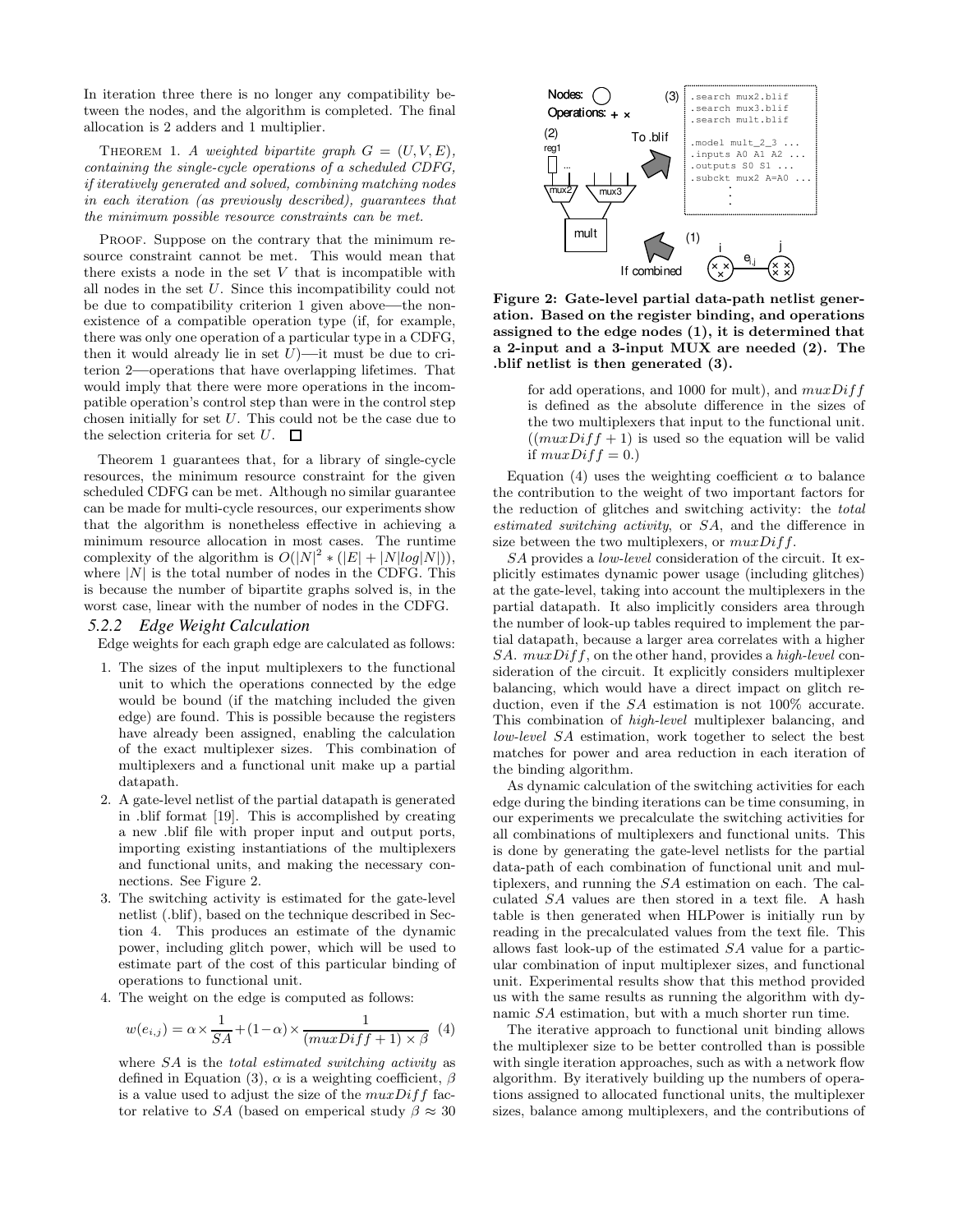Table 1: Benchmark Profiles.

| Bench-    | No. of | No. of | No. of | No. of | Total No. |
|-----------|--------|--------|--------|--------|-----------|
| marks     | PIs    | POS    | Adds   | Mults  | of Edges  |
| chem      | 20     | 10     | 171    | 176    | 731       |
| $\rm dir$ | 8      | 8      | 84     | 64     | 314       |
| honda     | 9      | 2      | 45     | 52     | 214       |
| mcm       | 8      | 8      | 64     | 30     | 252       |
| pr        | 8      | 8      | 26     | 16     | 134       |
| steam     | 5      | 5      | 105    | 115    | 472       |
| wang      | 8      | 8      | 26     | 22     | 134       |

Table 2: Resource Constraints, Scheduling Length, and Number of Registers used for both LOPASS and HLPower binding. Identical schedules and register bindings were used by both LOPASS and HLPower.

| Benchmarks     | $_{\rm Add}$   | Mult | Cycle | Reg | <b>HLPower</b><br>Runtime (s) |
|----------------|----------------|------|-------|-----|-------------------------------|
| chem           | 9              |      | 39    | 70  | 812                           |
| $\mathrm{dir}$ | 3              | 2    | 41    | 25  | 56                            |
| honda          |                |      | 18    | 13  | 14                            |
| mcm            | 4              | 2    | 27    | 54  | 16                            |
| pr             | 2              | 2    | 16    | 32  | 2                             |
| steam          |                | 6    | 28    | 39  | 189                           |
| wang           | $\overline{2}$ | 2    | 18    | 39  | 2                             |

the multiplexers to dynamic power (including glitch power) consumption can be carefully controlled and evaluated.

# 6. EXPERIMENTAL RESULTS

#### 6.1 Experimental Setup

Our experiments are carried out on a 2.8 GHz Intel Pentium 4 Linux machine, with 2 GB of memory. A number of data-intensive benchmarks are used. The benchmark CD-FGs include several different DCT algorithms including pr, wang, and dir, and several DSP programs including *chem*, steam, mcm and honda. The benchmarks are profiled in Table 1. Each node in the benchmarks is either an addition/subtraction or a multiplication.

We compare our binding algorithm, HLPower, to a stateof-the-art low-power high-level synthesis algorithm for FP-GAs, LOPASS [3] [4], which can perform scheduling, allocation, and binding. We use a resource library containing single-cycle resources, including a multiplier, an adder, a register, and multiplexers. The benchmarks are first run through LOPASS, and a binding solution is obtained. Then they are run through HLPower with the same schedule, register allocation, and resource constraints, to obtain the HLPower binding solution. Table 2 summarizes the scheduled benchmark characteristics used for both the LOPASS and the HLPower solutions.

The binding solutions, in CDFG format, are then converted to RTL design in VHDL with a CDFG to VHDL tool. To verify our results using a commercial tool, the designs are put into Quartus II for RTL synthesis, placement and routing, timing analysis, simulation, and power analysis. This is done by first building a project on each benchmark's VHDL, setting the device family to Cyclone II, and selecting the same device for each benchmark. We use the Quartus II vector waveform file (.vwf) editor to generate 1000 random input vectors for each benchmark. We also set the simulator settings *glitch filtering* to *never*, max balancing dsp blocks to 0, wysiwyg remap to on, optimization technique to speed, and synthesis effort to fast. These settings help to ensure that

Table 4: Mean and variance of muxDiff across all allocated resources for the final binding solutions.

| Bench-         | <b>LOPASS</b>         | <b>HLPower</b>        | <b>HLPower</b>       |            |
|----------------|-----------------------|-----------------------|----------------------|------------|
| marks          |                       | $\alpha=1$            | $\alpha = 0.5$       |            |
|                | mean/var              | mean/var              | mean/var             | #<br>muxes |
| chem           | 7.4/16.1              | $4.\overline{6/9.8}$  | 2.4/5.3              | 16         |
| $\mathrm{dir}$ | 5.4/12.2              | 4/11.2                | 4.2/3.8              | 5          |
| honda          | $3.\overline{1/11.1}$ | 3.9/6.4               | 3/6.3                | 8          |
| mcm            | 1/0.3                 | $1.8/\overline{0.5}$  | $0.5/0.\overline{3}$ | 6          |
| pr             | 0.8/0.2               | 0.3/0.2               | 0.8/0.2              | 4          |
| steam          | 8.1/56.1              | $6.\overline{8/29.9}$ | 5.8/26.7             | 8          |
| wang           | 1.3/0.7               | 0.8/0.2               | 1.8/0.7              | 4          |
| average        | 3.9/13.8              | 3.2/8.3               | 2.6/6.2              |            |

the benchmarks for both LOPASS and HLPower are synthesized in the same way without Quartus II optimizations that would invalidate the power results produced by both algorithms. The same .vwf file is used for both LOPASS and HLPower. Then we run the command quartus  $sh$  –flow compile (which runs the synthesis, placement and routing, and timing analysis),  $quartus\_sim$  (which makes use of the .vwf file, and generates a switching activity file, .saf), and quartus pow (which makes use of the .saf file). The command quartus pow runs PowerPlay Power Analyzer, and reports the dynamic power consumption.

## 6.2 FPGA Area and Power Reduction Results

Table 3 summarizes the synthesis and power analysis results for both LOPASS and HLPower (with  $\alpha = 0.5$  from Equation (4)), for each benchmark. There was an average reduction in dynamic power of 19.3%, and area (in the form of LUTs) of 9.1%. These reductions came at the expense of 0.6% of the clock period, on average. For comparison, an  $\alpha = 1$  yielded an average power reduction of 6.5%, clock period increase of 3.5%, and an area reduction of 5.1%. (See below for a further discussion of the choice of  $\alpha$ .)

Table 3 columns 5, 6, 10, and 11 show the multiplexer reduction results. In the table, Largest MUX is the largest multiplexer needed to implement the binding solution, while MUX length is a measure of the total number of multiplexers implemented, and is calculated by adding up the total number of multiplexer inputs (sizes).

HLPower reduced the largest multiplexer size by an average of 2.6, and the length an average of 7.2%, over LOPASS. Additionally, Table 4 shows the change in the mean and variance of  $mu xDiff$  across all allocated resources for the final binding solutions of LOPASS, HLPower with  $\alpha = 1$ , and HLPower with  $\alpha = 0.5$ . The variation from  $\alpha = 1$  (no  $mu xDiff$  influence in the weighting equation) to  $\alpha = 0.5$ (equal weighting of  $SA$  and  $mu xDiff$ ) shows a clear reduction in both the mean and variance of  $mu xDiff$ . (Note that the same number of multiplexers were allocated in each of the solutions.) This better balancing of multiplexers on the resource inputs contributes to a power reduction by balancing paths and eliminating extra glitch transitions.

Evidence for the decrease in switching activity, and indirectly glitches, is given in Figure 3. Average toggle rate is defined as number of transitions per second, and is a number reported by Quartus II. HLPower with  $\alpha = 1$  reduces the toggle rate for most benchmarks (averaging 8.4%), while  $\alpha = 0.5$  produces reductions for all benchmarks, averaging 21.9%. Again we see that SA estimation alone (in Equation (4)) effectively helps reduce toggling, but the combina-